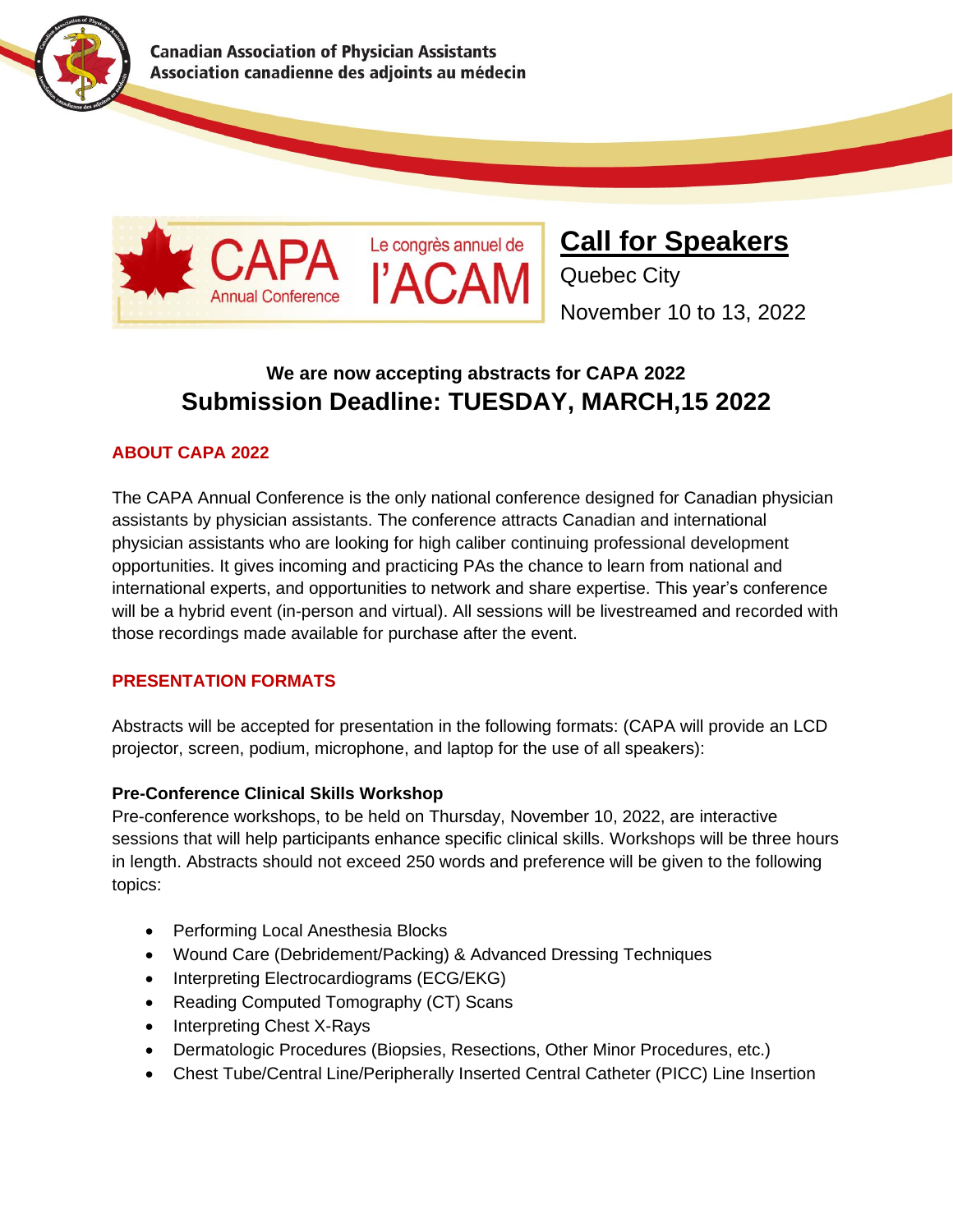#### **Oral and Panel Presentation**

Oral and panel presentations are 50-minutes-long, which includes 10 minutes for questions and answers. Abstracts should not exceed 250 words and preference will be given to the following topics:

- Emergency Medicine
- Equity, Diversity & Inclusion Psychiatry
- 
- Internal Medicine **Contract Contract Contract Contract Contract Contract Contract Contract Contract Contract Contract Contract Contract Contract Contract Contract Contract Contract Contract Contract Contract Contract Con**
- Obstetrics and Gynecology  **Orthopaedics**
- 
- 
- 
- 
- Family Practice  **Pain Management** 
	-
	-
- Pediatrics  **Ophthalmology**
- General Surgery **Contact Surgery Ear, Nose and Throat**
- Geriatrics **Contract Contract Contract Contract Contract Contract Contract Contract Contract Contract Contract Contract Contract Contract Contract Contract Contract Contract Contract Contract Contract Contract Contract C**

For panel presentations, the goal is to provide different perspectives on a topic relevant to CAPA 2022 delegates. Panels can include a maximum of three experts plus a moderator. Abstracts must indicate if identified panellists are proposed or confirmed, and preference will be given to panel abstracts with confirmed panellists.

# **WHO SHOULD SUBMIT AN ABSTRACT?**

Presentations from interested parties are welcome. These include:

- Canadian and international physician assistants
- Clinicians including physicians, clinical assistants, pharmacists, nurse practitioners, nurses, and other health care professionals
- Health care administrators from health authorities, hospitals, long-term care centres, family health teams, and primary care centres
- Health care associations and patient groups
- Students studying in undergraduate or graduate physician assistant programs.

# **CAPA 2022 OBJECTIVES**

The objectives of CAPA 2022 are to:

- provide a forum for effective continuing professional development, education, and training that will improve the skills and expertise of practicing physician assistants
- facilitate networking and enhance the leadership skills of physician assistants
- foster a better understanding of the current challenges within Canadian health systems and opportunities for physician assistants to contribute solutions.

# **ABSTRACT GUIDELINES**

Preferences will be given to abstracts that: